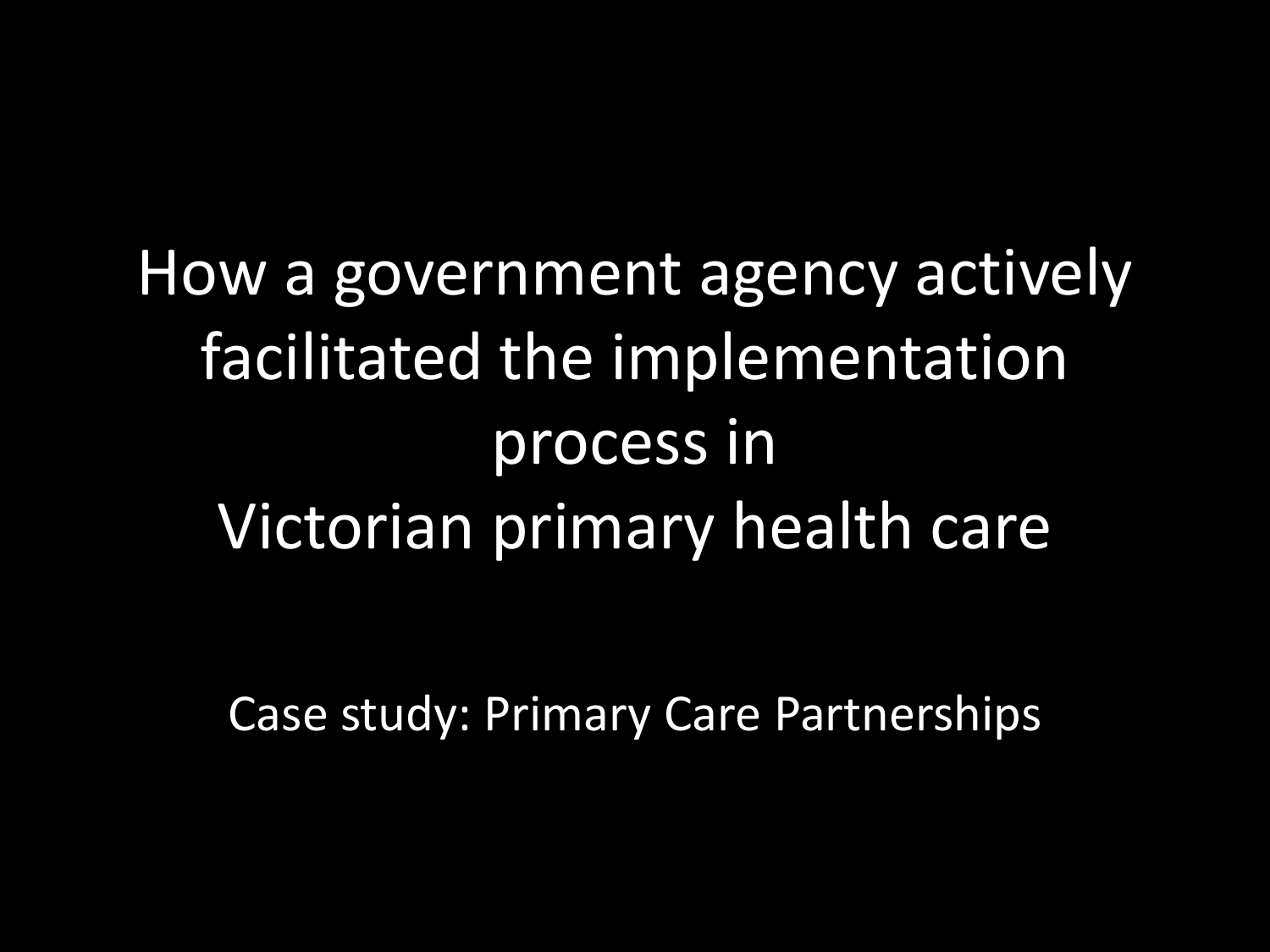

Source: Primary Care Partnerships: Achievements 2000 to 2010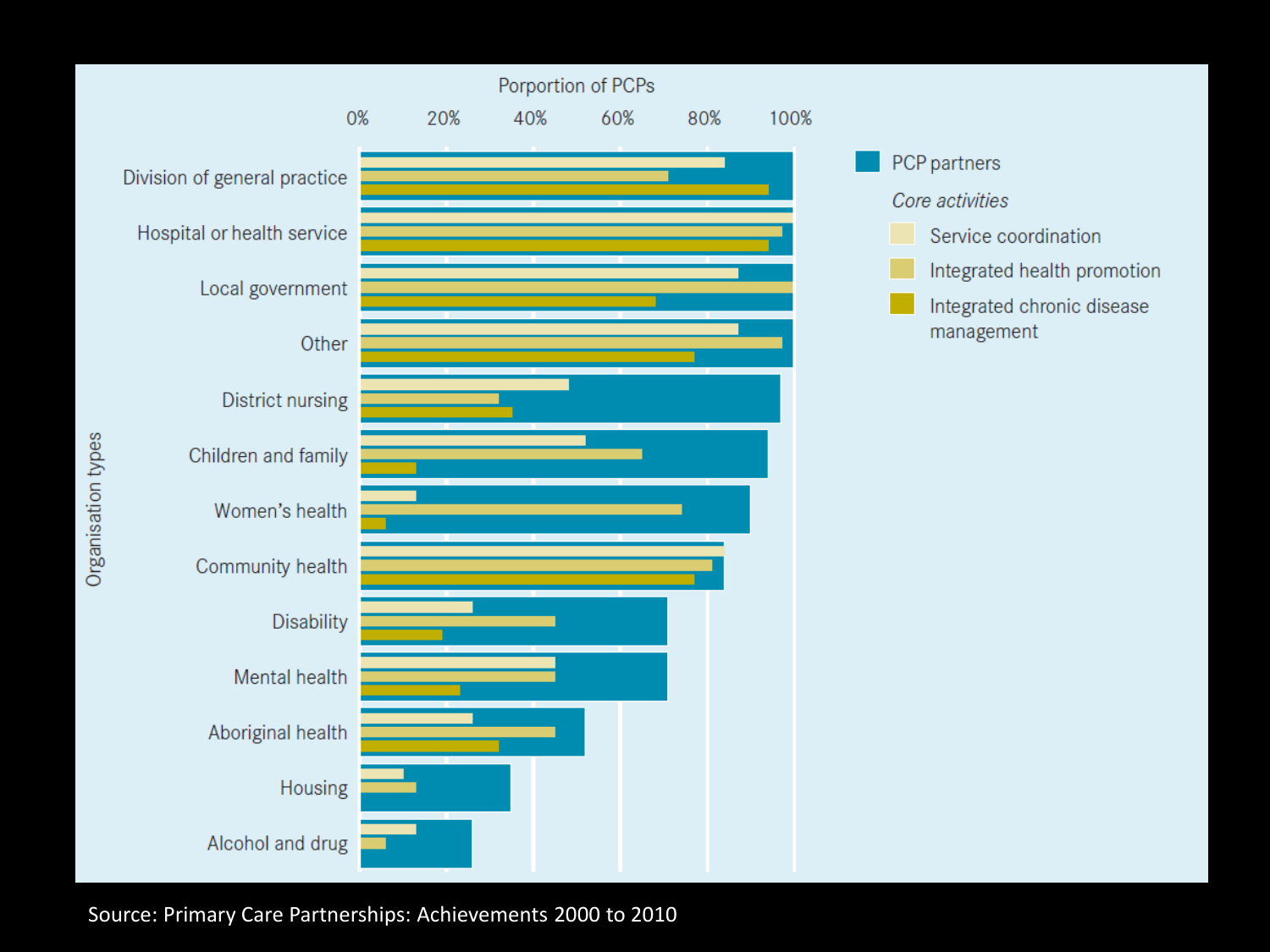# Service Coordination – 13 years on

| 2000                                                 | 2013                                                               |                                                                                                      |  |
|------------------------------------------------------|--------------------------------------------------------------------|------------------------------------------------------------------------------------------------------|--|
| Varying levels of partnership                        | Increasing                                                         | Partnerships between services<br>established                                                         |  |
|                                                      | integration                                                        | Supported by a range of<br>government programs                                                       |  |
|                                                      |                                                                    |                                                                                                      |  |
| Some locally agreed practice<br>between agencies     | Agreed service<br>coordination                                     | Statewide agreement on service<br>coordination practice                                              |  |
| 'Service centric' practice                           | practice                                                           | Quality of practice measured                                                                         |  |
|                                                      |                                                                    | Linked to agency accreditation<br>standards                                                          |  |
| 350+ tools for screening, referral,<br>care planning | Increasing<br>standardisation<br>of health and<br>care information | A single suite of tools to collect and<br>share people's health and care<br>information with consent |  |
| Limited use of information<br>technology             | Increasing use                                                     | Tools included in agency software                                                                    |  |
|                                                      | of information                                                     | Statewide services directory                                                                         |  |
|                                                      | technology                                                         | Growth in secure electronic referrals                                                                |  |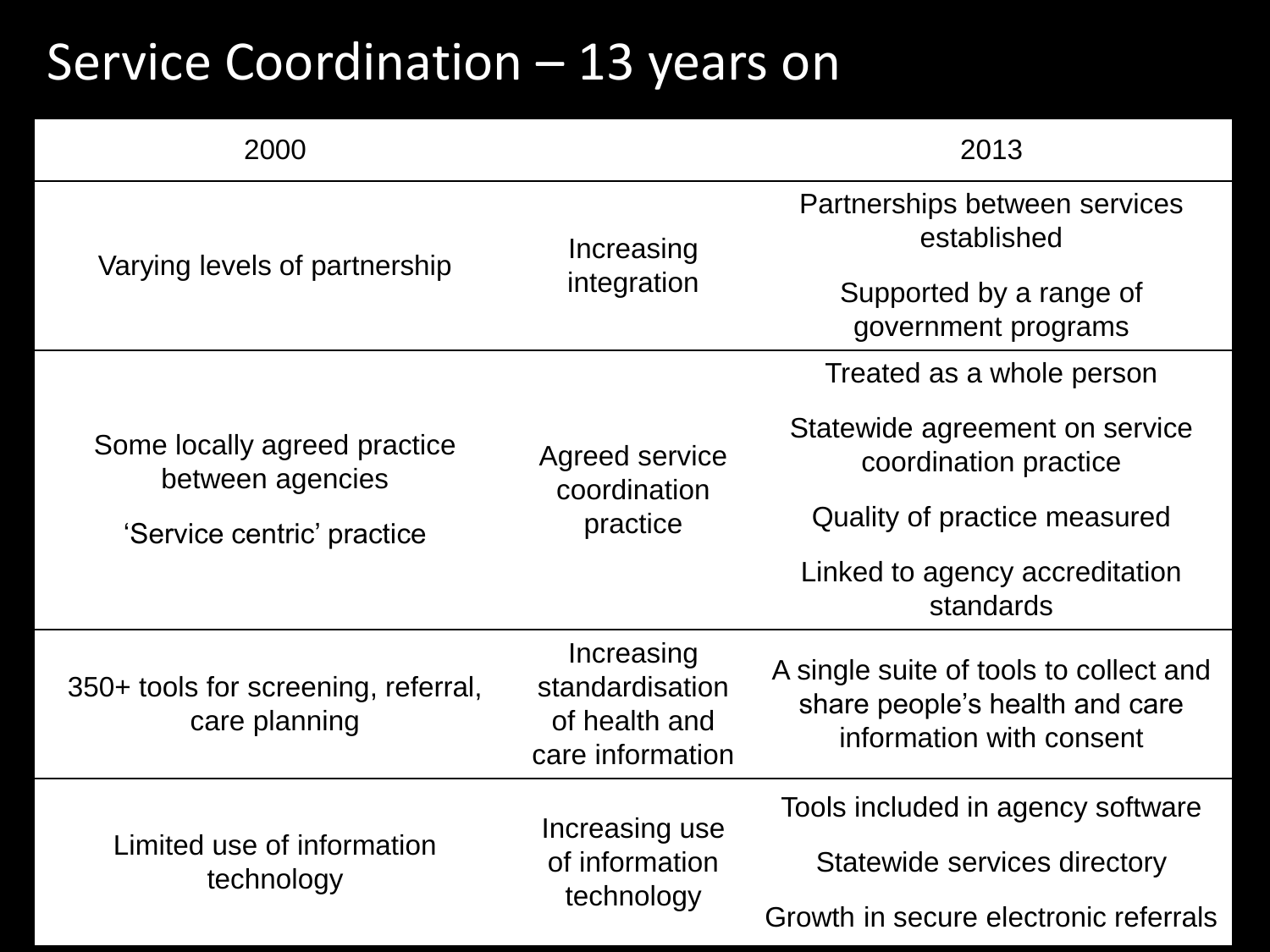## Helped establish the partnerships

Provided direction on the work program

Measured progress on the work program

Developed parts of the service system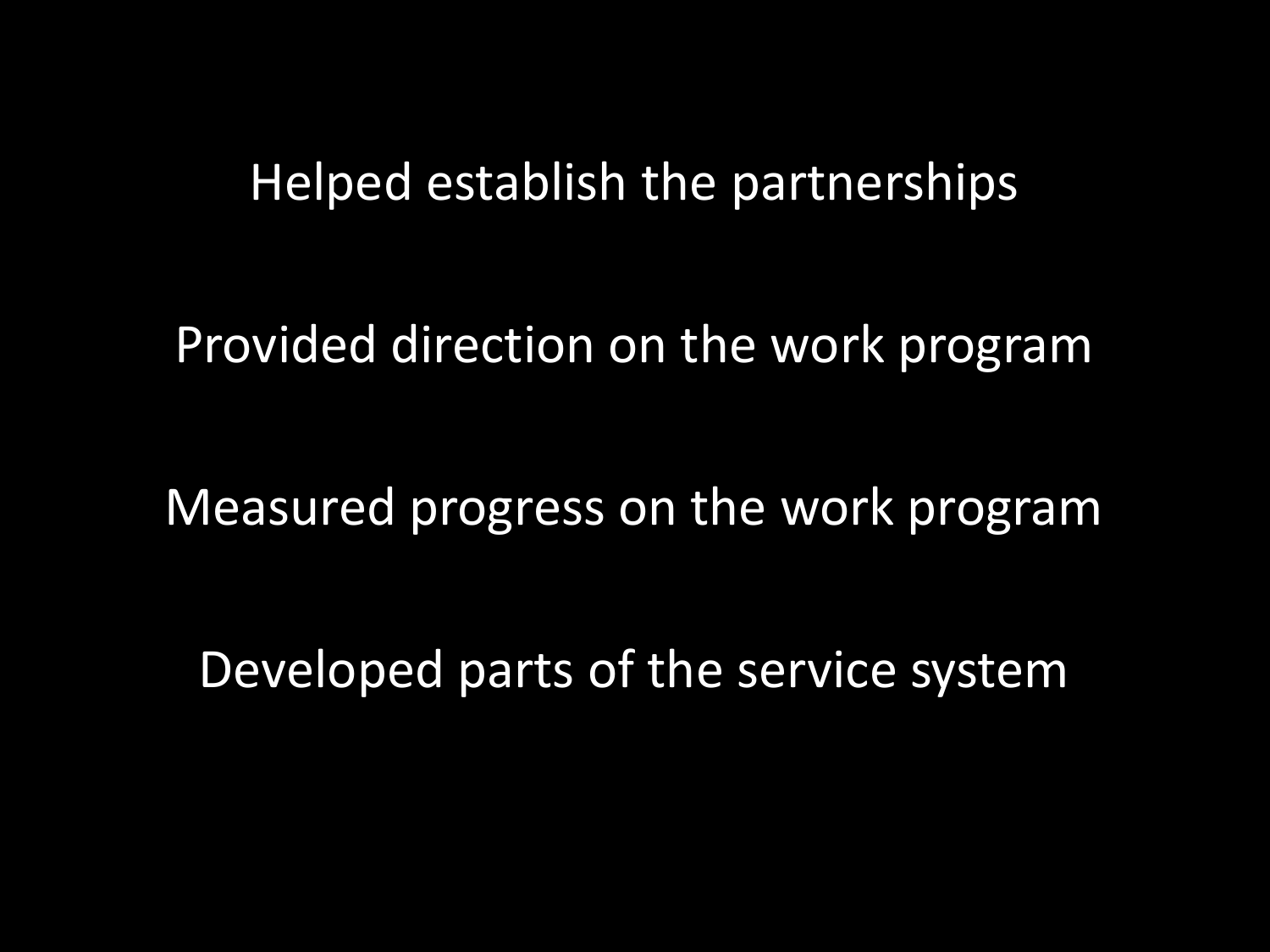### Example: Guidance for working in partnership with Aboriginal communities

**Victorian Service Coordination** Practice Manual 2012



| <b>Victorian</b><br><b>Service</b><br>Coardination<br><b>Practice</b><br>Manual | <b>Good Practice</b><br>,,,,<br><b>Builder</b> | Continuous<br><b>BETAPACES</b> | 50112012<br><b><i><u>User Cuide</u></i></b> |
|---------------------------------------------------------------------------------|------------------------------------------------|--------------------------------|---------------------------------------------|
|---------------------------------------------------------------------------------|------------------------------------------------|--------------------------------|---------------------------------------------|

Guiding principles for working in partnership with Aboriginal communities:

- Cultural respect in the design and delivery of culturally responsive services.
- Consultation with Aboriginal community members, ACCHOs and representative structures to ensure that all policy and activity has their support, and that they have input into the design, monitoring and evaluation of initiatives, programs and services.
- A holistic approach to service delivery, with attention to physical, spiritual, cultural, emotional and social wellbeing.
- Whole-of-sector accountability, with delivery of services to Aboriginal consumers being a core responsibility and a high priority.
- Working in partnership with ACCHOs as major providers of comprehensive primary care to Aboriginal communities in Victoria, recognising community decision making, participation and control as a fundamental component of the service system.
- Localised decision making through regional committees defining local community needs and priorities and informing implementation strategies.
- **Building the capacity of services and communities** to respond to needs and take shared responsibility for outcomes.
- Accountability for services provided and for effective use of funds by government as well as Aboriginal community-controlled and mainstream services.
- Evidence-based decision making, policy and program design, with support for external providers to contribute to the generation of evidence.

#### Source: Victorian Service Coordination Practice Manual 2012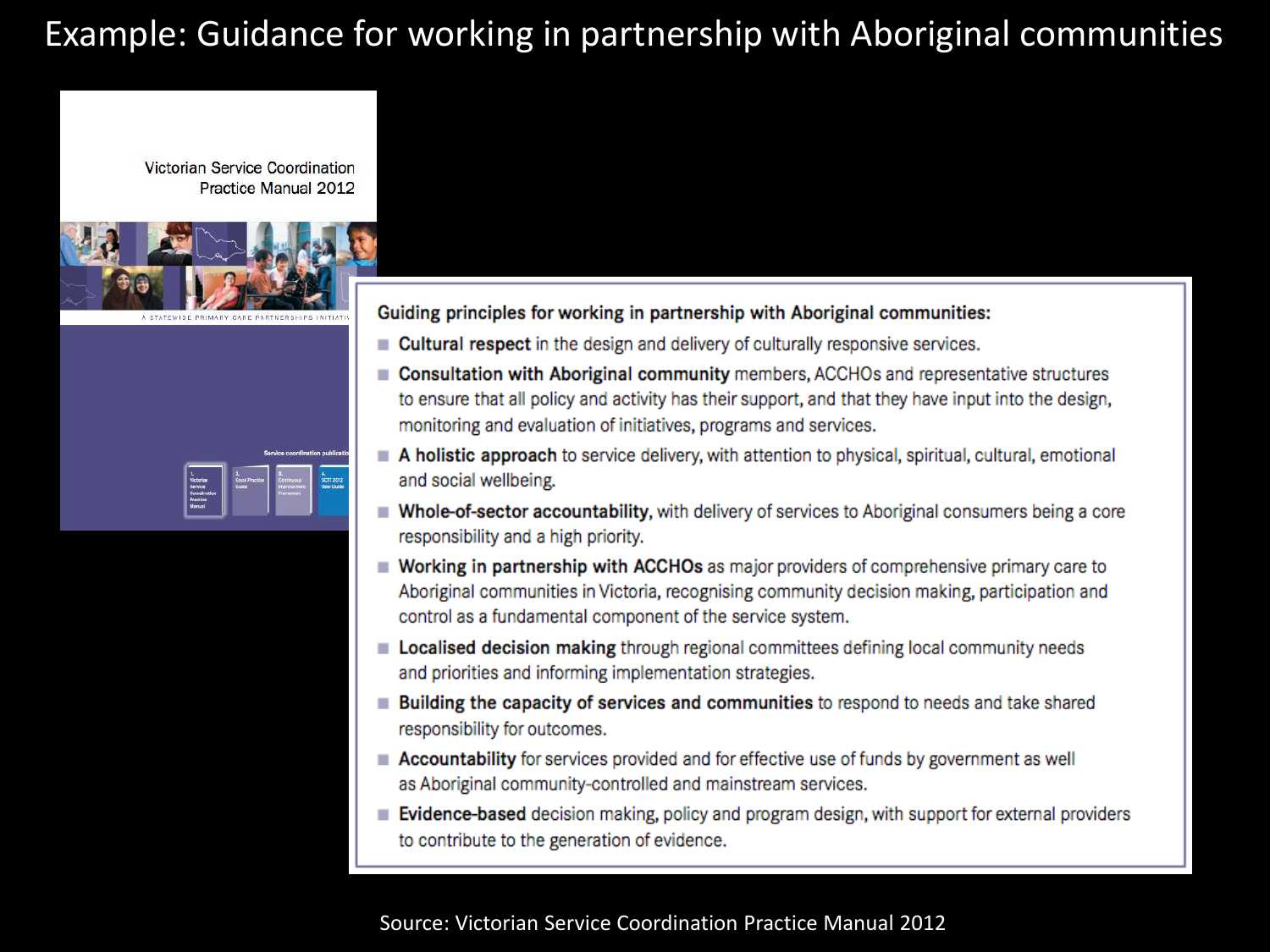### Example: Measuring the quality of service coordination practice

|                           | <b>Programs/Services*</b>          | 2008           | 2009           | 2010           | 2011           |                           |
|---------------------------|------------------------------------|----------------|----------------|----------------|----------------|---------------------------|
| <b>Acute</b>              | <b>Admitted Patients</b>           | 16             | 25             | 16             | 16             |                           |
|                           | Allied Health                      | 34             | 35             | 36             | 41             |                           |
|                           | Emergency & Ambulance Services     | 11             | 13             | 15             | 10             |                           |
|                           | <b>HARP</b>                        | 26             | 38             | 42             | 39             |                           |
|                           | Outpatients                        | 13             | 15             | 14             | 12             |                           |
|                           | Palliative Care                    | 14             | 23             | 19             | 17             |                           |
|                           | Post Acute                         | 24             | 29             | 28             | 23             |                           |
|                           | Sub Acute                          | 14             | 24             | 25             | 24             |                           |
| <b>Aged Care</b>          | Aged Care Assessments              | 40             | 22             | 23             | 21             |                           |
|                           | <b>HACC</b>                        | 189            | 185            | 238            | 249            |                           |
| <b>Child &amp; Family</b> | Child Protection & Family Services | 20             | 16             | 26             | 25             |                           |
|                           | Early Childhood Services           | 14             | 14             | 16             | 41             |                           |
|                           | Maternal Child Health              | н              | 18             | 13             | 11             |                           |
|                           | Youth Justice & Services           | 11             | $\overline{2}$ | 15             | 12             |                           |
| <b>Community Health</b>   | Community Health                   | 83             | 84             | 98             | 128            |                           |
|                           | Dental services                    | 11             | 16             | 23             | 21             |                           |
|                           | Healthy Mothers, Health Babies     | $\sim$         | $\overline{9}$ | 14             | 5              |                           |
|                           | Refugee Health                     | $\blacksquare$ | 11             | 15             | 15             |                           |
| <b>Disability</b>         |                                    | 51             | 90             | 101            | 151            |                           |
| <b>Housing</b>            | Homelessness Assistance            | 12             | 18             | 23             | 21             |                           |
|                           | Long-term Housing Assistance       | $\overline{4}$ | $\overline{4}$ | 9              | 12             |                           |
| <b>Mental Health</b>      | Mental Health                      | 32             | 33             | 57             | 79             |                           |
|                           | <b>Drugs Services</b>              | 17             | 15             | 38             | 49             | Source -<br>2011: Service |
| <b>Problem Gambling</b>   |                                    | $\blacksquare$ | 21             | 25             | 22             | Coordination              |
| <b>AHPCC</b>              |                                    | ÷,             | $\blacksquare$ | $\blacksquare$ | $\overline{9}$ | Statewide                 |
| <b>Other</b>              |                                    |                | 13             | $\overline{2}$ | 64             | Survey                    |
| <b>Total</b>              |                                    | 636            | 773            | 931            | 1117           | Results                   |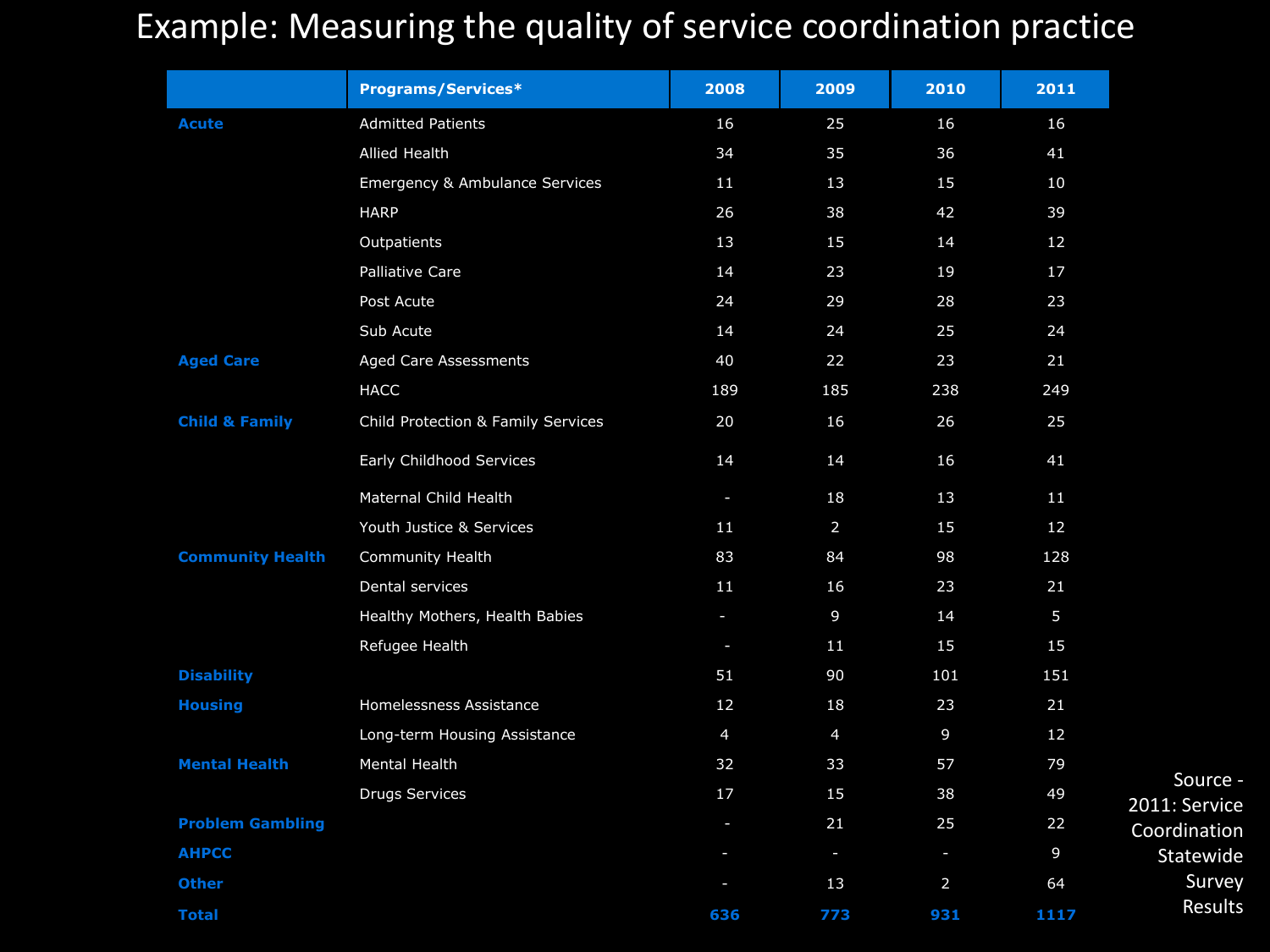### Example: Flexibility for local innovation

#### Case study: Improving Aboriginal access to health services – capacity building to support policy implementation

Aboriginal people are at increased risk of many preventable and chronic diseases and poorer mental health. The Outer East Health and Community Support Alliance is developing an Aboriginal access and engagement policy to enhance mental health and wellbeing of Aboriginal people by improving access to mainstream health services. Over 90 health and community sector workers participated in cultural respect training in 2009–10 to build the capacity of the workforce to underpin the principles of the policy. Five more sessions will run in 2011, with a further 125 staff expected to receive training.

The training has improved the service delivery for Aboriginal people; for example, some organisations now:

- offer greater flexibility regarding appointments
- schedule longer appointment times to accommodate Aboriginal clients' holistic needs
- offer group appointments for families and friendship groups
- sometimes visit clients in their own homes and environments.

The PCP also delivers an organisational leadership program for senior executives and middle managers of community and women's health services, community organisations and divisions of general practice. With support from Monash University, the program uses a participatory action research methodology, where participants are required to implement policy or practice change during the program to improve access for Aboriginal people. This work recognises that achieving real change involves practitioners and frontline staff being aware of issues that affect Aboriginal people, and organisations reorienting to improve access and practise sensitivity and respect for cultural needs.

Access and engagement policies are important tools for delivering primary prevention. When people are connected to services, the opportunity to screen, inform, refer and link to primary prevention initiatives is enhanced.

The program aligns with Closing the Gap strategies and is informed by past National Aboriginal Health Policies (OEHSA 2010).

#### Source: Primary Care Partnerships Integrated Health Promotion 2011 Report